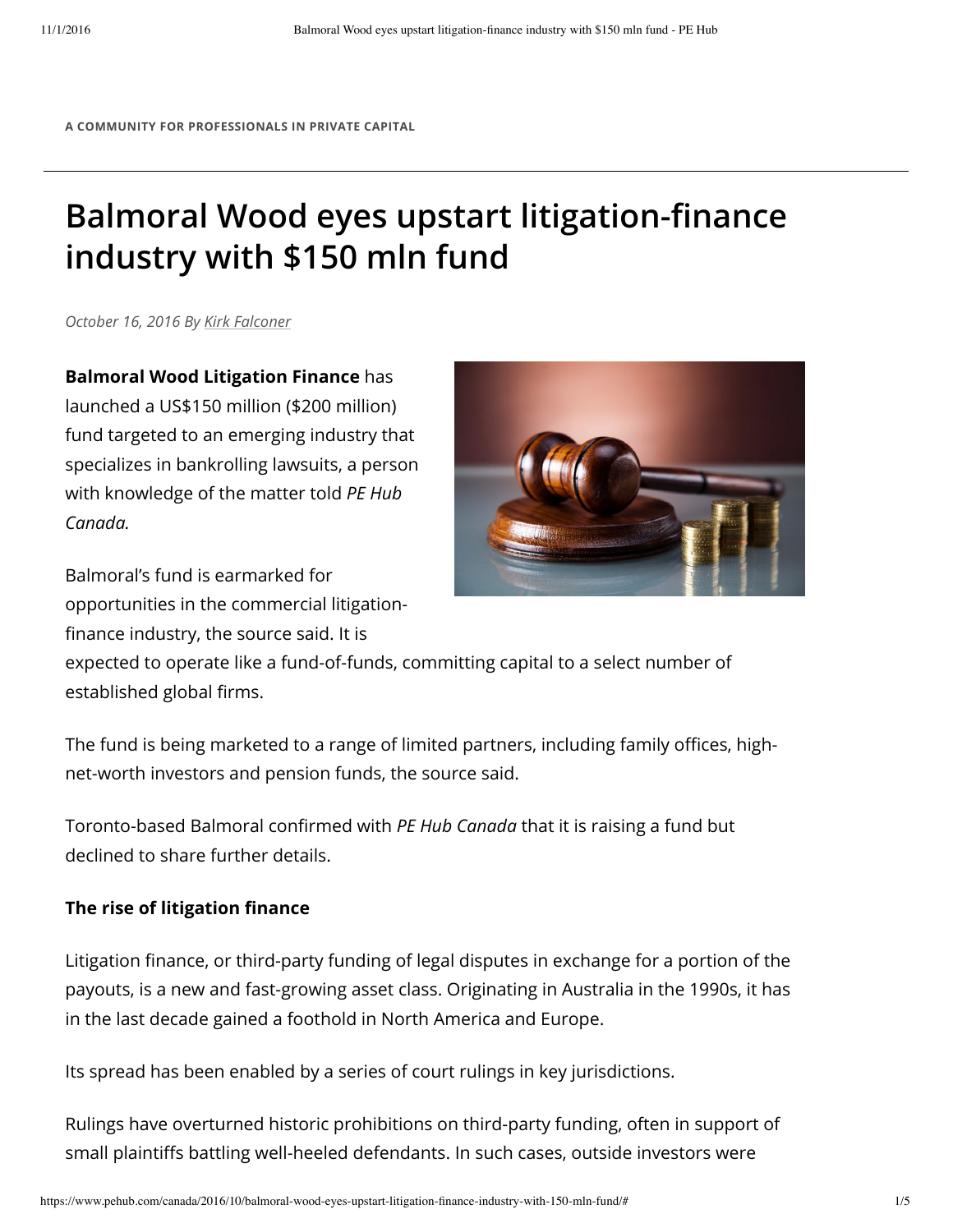allowed to fund plaintiffs, typically with restrictions on how much of the proceeds could be collected.

Bankrolling of commercial suits broke ground in Canada last year. In a US\$10 million contract case involving **Valeant Pharmaceuticals**, an Ontario Superior Court judge ruled the plaintiff could access third-party funding. The investor in *Schenk v. Valeant* was **Redress Solutions**, a U.K. firm owned by family offices.

Redress is part of an industry spawned by such precedents. Its highest-profile members, including **Bentham**, **Burford Capital** and **Gerchen Keller Capital**, have scaled up large, widely-diversified portfolios of commercial and arbitration cases.

### **Supply and demand**

Some of these firms have posted outsized returns, prompting sizeable commitments from institutional investors. Earlier in 2016, the *Wall Street Journal* reported the global litigation finance industry raised more than a billion dollars in recent years.

Balmoral Principal **Edward Truant** said performance is being driven by strong demand for litigation financing, which is far outstripping supply.



*Edward Truant, Principal, Balmoral Wood Litigation Finance*

"Litigation finance is becoming a global phenomenon, he said. "But we are in the early stages of the asset class. It remains an inefficient industry in need of capital. Early entry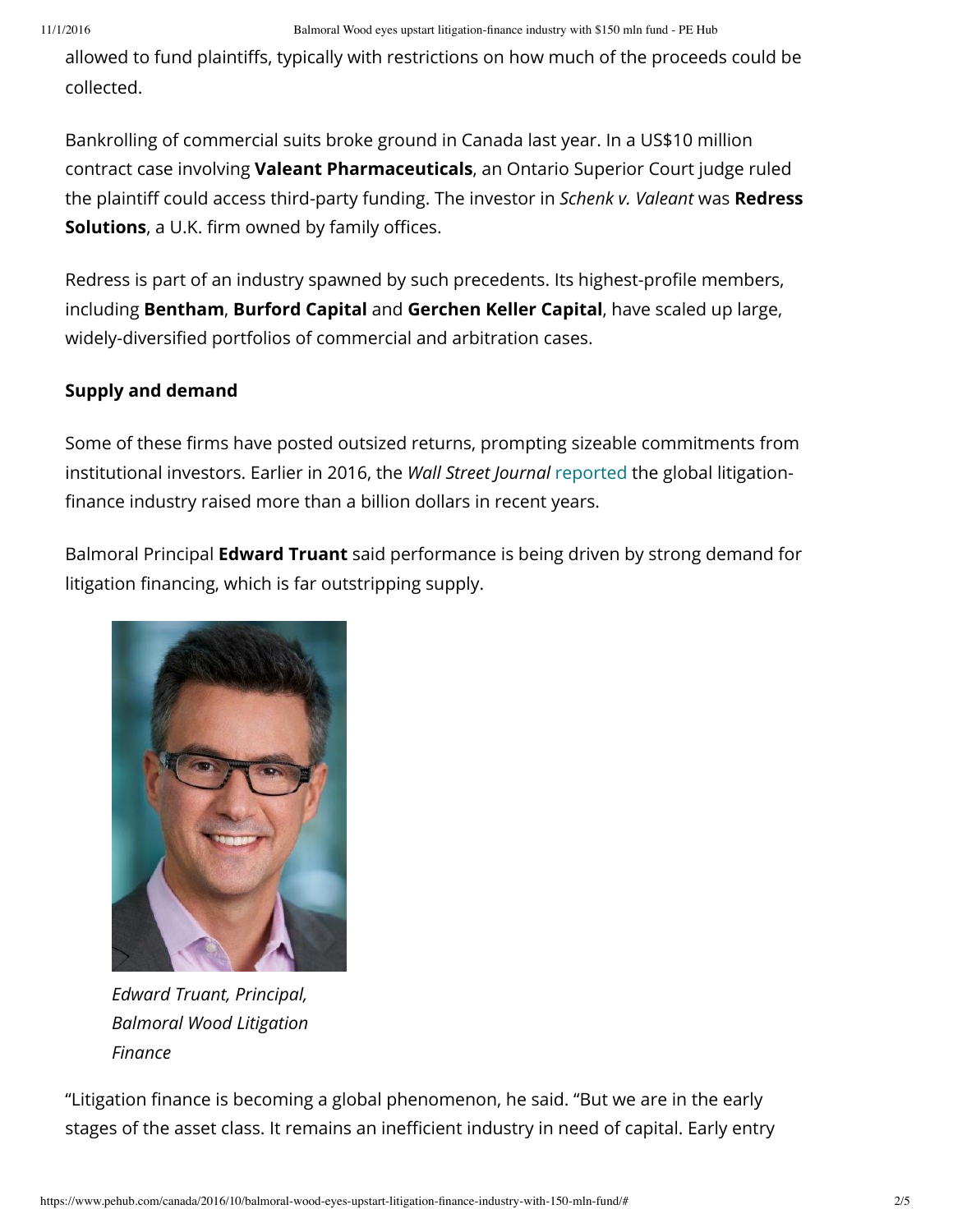can give investors of all types and sizes access to its primary attributes, which include superior returns."

Other benefits include investment hold periods that are shorter relative to other private equity categories, averaging two to three years for completed cases, Truant said.

#### **Proponents and detractors**

Along with securing backers, litigation-finance firms have attracted criticism. Opponents include the U.S. Chamber of Commerce, which called third-party funding "a clear and present danger" that will result in more "abusive" lawsuits and undermine the attorneyclient relationship.

But contrary arguments, sometimes coming from lofty heights, have proved influential. Three years ago, **Lord Neuberger**, president of Britain's Supreme Court, defended litigation finance as "a means of securing effective access to justice." He called it "the lifeblood" of the system.



*Myriam Seers, Senior Associate, Torys LLP*

**Myriam Seers**, a senior associate at Canadian law firm Torys, says Neuberger's view is increasingly holding sway. She said international experience and rulings like *Schenk v. Valeant* have intensified interest in litigation-finance opportunities and helped validate its role in the legal process.

"Litigation-finance firms often take on claims that could not be pursued otherwise, but only those with a high probability of success," she said. "They add a lot of experience and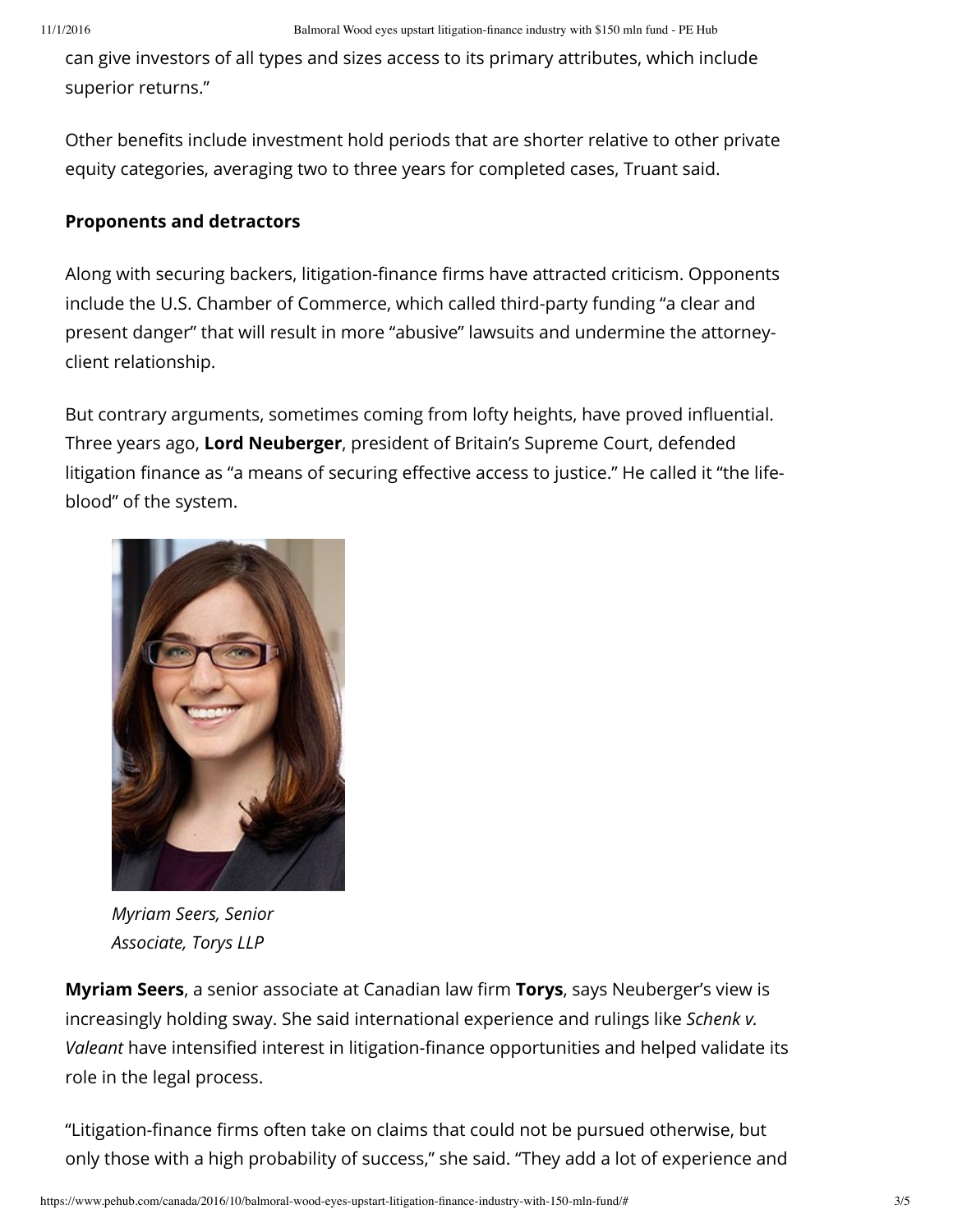value to the process."

Third-party funding is also seen by many businesses as a valuable risk management tool, Seers said. By helping to remove suits from balance sheets, outside investors provide executives with "another option as they decide how to deploy limited legal spend budgets."

#### **First of its kind?**

If Balmoral is successful in marketing its fund-of-funds-like vehicle, it may be the first of its kind. Fundraising reports point to few, if any, examples of a multi-manager investment strategy focused on the global industry.

Truant, formerly a partner at **Imperial Capital Group**, joined Balmoral in mid-2015. His colleagues include Principals **David Sedgwick** and **John Fisher**. Fisher, founder and CEO of **Bridgeport Asset Management**, was previously a senior investment pro at **Clairvest Group**.

*Photo of Edward Truant courtesy of Balmoral Wood Alternatives*

*Photo of Myriam Seers courtesy of Torys LLP*

*Photo of gavel and coins courtesy ©iStock/DianaDuda*

**Connect with your peers at the 9th Annual PartnerConnect West in San Francisco on September 27–28.**



MIT to raise \$150 mln venture fund

## RELATED STORIES



Dakota Pacific targets \$150 mln for fund



Westly Group to raise \$150 mln third fund



AutoTech Ventures holds initial close on \$150 mln fund

## OTHER COOL STUFF ON PE HUB